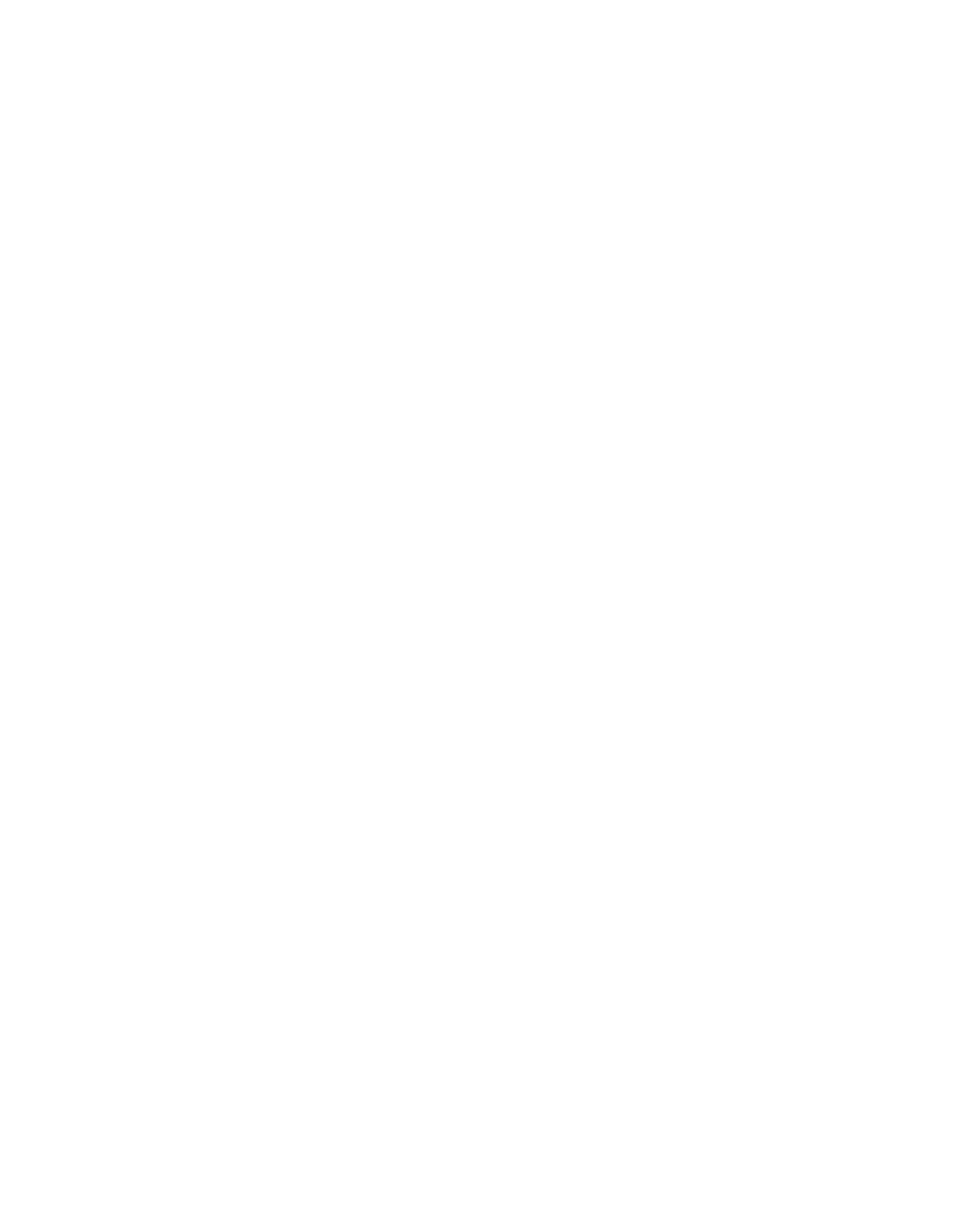# **TABLE OF CONTENTS**

|                                                                                                                                    | . ~უ         |
|------------------------------------------------------------------------------------------------------------------------------------|--------------|
| California Health and Safety Code, Sections 115950-115952<br><b>Wave Pool Safety Act</b>                                           | 1            |
| California Health and Safety Code, Sections 116025 - 116068<br><b>Swimming Pool Sanitation</b>                                     | $\mathbf{2}$ |
| California Code of Regulations, Title 22, Chapter 20, Articles 1, 2, 3,<br><b>Public Swimming Pools, Operation and Maintenance</b> | 8            |
| California Code of Regulations, Title 24, Chapter 31B California Building<br>Code, Public Swimming Pool Design and Construction    | 14           |
| California Code of Regulations, Title 24, Article 680<br><b>California Electrical Code, Swimming Pools</b>                         | 15           |
| California Health and Safety Code, Division 2.5, Article 5<br>Training of Lifeguards to Administer First Aid and CPR               | 15           |

# **Page**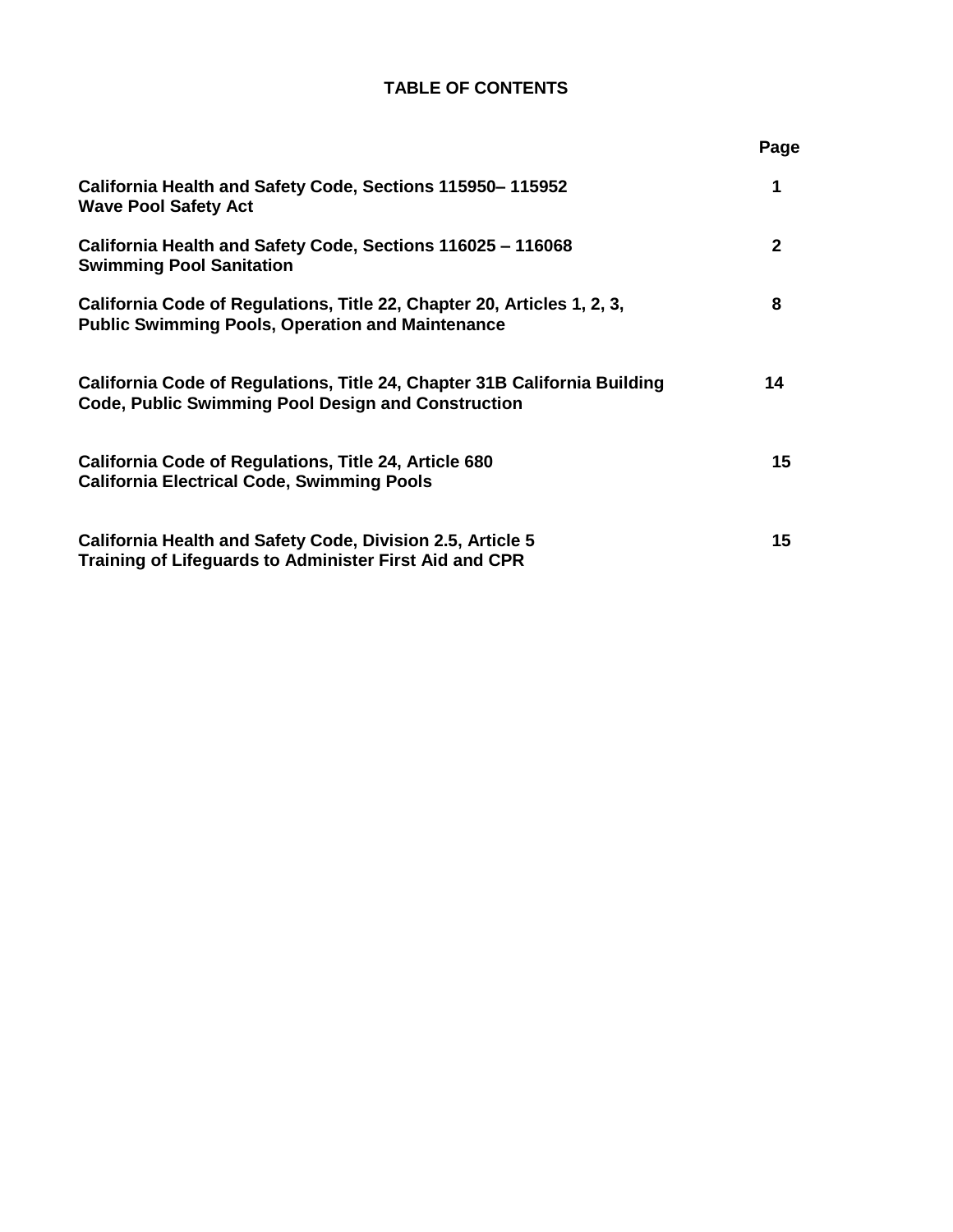# **CALIFORNIA HEALTH AND SAFETY CODE Sections 115950-115952**

# **115950. Wave Pool Safety Act**

This article shall be known and may be cited as the Wave Pool Safety Act.

### **115951**. Definitions

For purposes of this article, the following definitions shall apply:

(a) "Nonswimmer" means a person who is a weak or inexperienced swimmer or a person who cannot swim.

(b) "Patron" means a swimmer or nonswimmer using a wave pool.

 (c) "Rest period" means a period of time that the wave generating equipment for the wave pool is not producing breaking waves.

 (d) "Wave pool" means a swimming pool designed for the purpose of producing breaking wave action in the water and that is not primarily designed for standup surfing or body boarding.

# **115952. Requirements for wave pools**

On and after January 1, 2009, a wave pool in this state shall comply with all of the following:

 (a) (1) A wave pool operator shall provide a United States Coast Guard-approved Type II or Type III life vest that is free and available for use by a nonswimmer or a child under 48 inches in height. A wave pool operator shall also provide a United States Coast Guard-approved Type II or Type III life vest that is free and available for use to any other patron at the request of the patron.

 (2) Notwithstanding paragraph (1), a patron, including a nonswimmer and child, may use his or her own life vest if that life vest is a United States Coast Guard-approved Type II or Type III life vest.

 (b) (1) Children under 48 inches in height, regardless of whether the child is accompanied by an adult, shall wear a properly fitting United States Coast Guard-approved Type II or Type III life vest to gain access to a wave pool.

 (2) A child under 42 inches in height shall be accompanied by an adult in order to gain entry into the park. A wave pool operator shall deny entrance into the park of a child under 42 inches in height if that child is not accompanied by an adult.

 (3) Any person or child who refuses to comply with paragraph (2) of subdivision (a) or paragraph (1) of this subdivision shall be removed from the park by the wave pool operator.

 (c) In all cases where wave action is suspended for any reason, an audible signal shall be used prior to resuming wave action to warn patrons of impending waves. That audible signal may be of any duration, but shall sound within 15 seconds immediately prior to resuming the breaking wave action. The audible signal shall be loud enough so that it can be heard by all patrons of the wave pool, but shall not exceed 90 decibels.

(d) (1) Lifeguards shall be assigned to guard a wave pool.

 (2) The wave pool operator shall ensure that there are a sufficient number of lifeguards on duty to recognize, respond, and provide care to swimmers in distress or passive or active drowning persons within, but no longer than, 30 seconds of the onset of their peril.

 (3) A lifeguard subject to this subdivision shall have an unobstructed view of, and be able to completely observe, in its entirety, his or her defined zone of protection in the wave pool.

 (4) A wave pool operator shall ensure that conditions in a wave pool are continually reevaluated for safety and shall adjust lifeguard staffing accordingly.

 (e) An emergency stop for the wave equipment shall be easily accessible to the lifeguards and other pool officials, as required by the Division of Occupational Safety and Health.

 (f) A wave pool operator shall ensure that the wave pool has regular periods without breaking waves being produced; to accomplish this, the wave pool operator shall ensure that continuous breaking wave cycles in a wave pool shall not exceed 15 minutes.

 (g) Signs with clearly legible letters and, if appropriate, symbols, indicating the requirements described in subdivisions (a) to (c), inclusive, shall appear at the ticket booth or entrance gate to the park or other facility where the wave pool is located.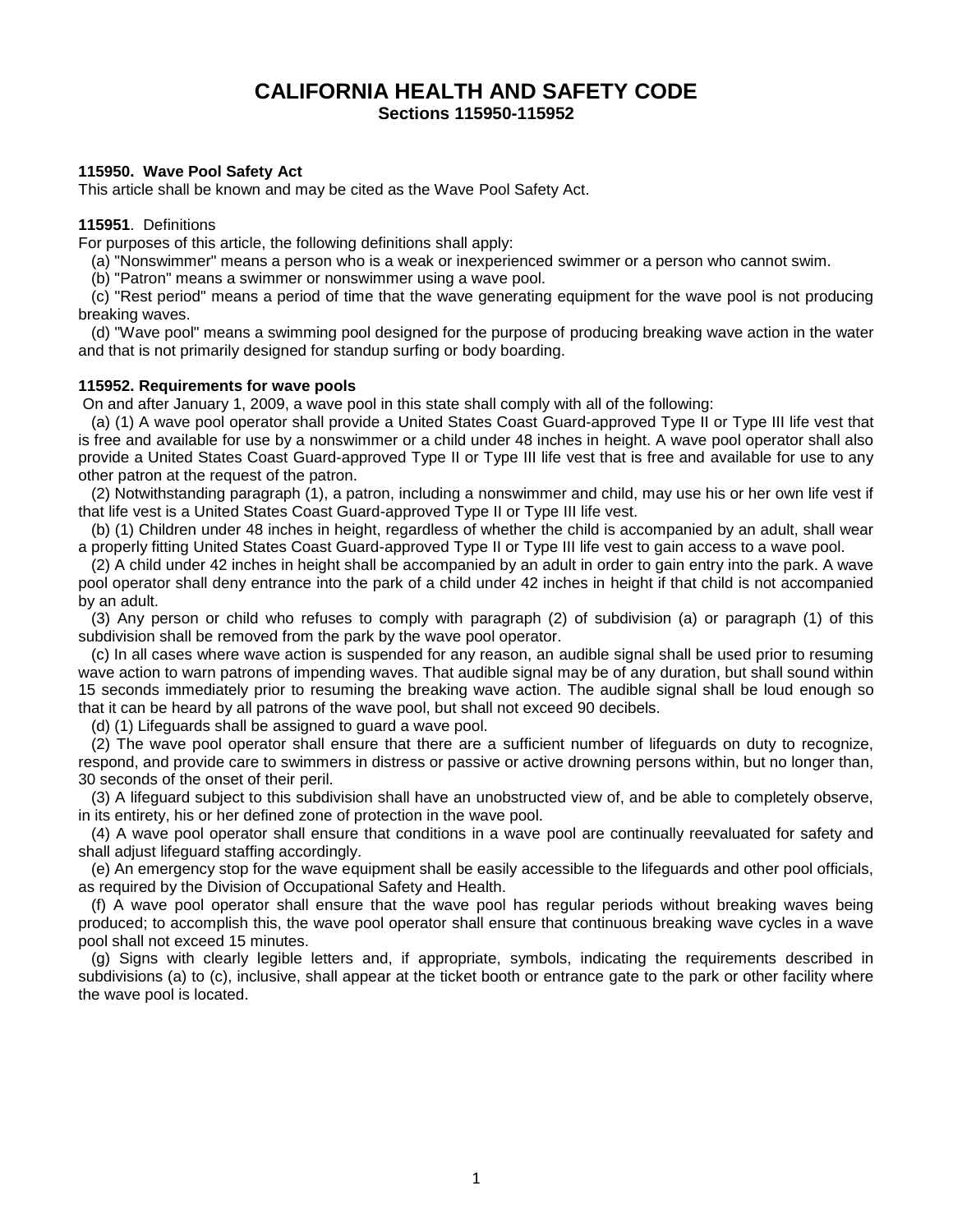# **Swimming Pool Sanitation Sections 116025 - 116068**

# **116025 Public swimming pool defined.**

"Public swimming pool," as used in this article, means any public swimming pool, bathhouse, public swimming and bathing place and all related appurtenances.

### **116028 Lifeguard service defined.**

"Lifeguard service," as used in this article, means the attendance at a public swimming pool during periods of use, of one or more lifeguards who possess, as minimal qualifications, current Red Cross advanced lifesaving certificates or Y.M.C.A. senior lifesaving certificates, or have equivalent qualifications and who are trained to administer first aid, including, but not limited to, cardiopulmonary resuscitation in conformance with Section 123725 and the regulations adopted there under, and who have no duties to perform other than to supervise the safety of participants in water-contact activities. "Lifeguard services" includes the supervision of the safety of participants in water-contact activities by lifeguards who are providing swimming lessons, coaching or overseeing water-contact sports, or providing water safety instructions to participants when no other persons are using the facilities unless those persons are supervised by separate lifeguard services.

### **116030 Pools in excess of 20,000 square feet.**

(a) The construction standards as set forth in this article and the rules and regulations adopted pursuant thereto, shall not apply to any artificially constructed swimming facility in excess of 20,000 square feet of surface area, including, but not limited to, a manmade lake or swimming lagoon with sand beaches.

(b) The requirements of this article and rules and regulations adopted pursuant thereto, pertaining to the operation, maintenance, and use of a public swimming pool, including the quality and purity of the water, lifesaving and other measures to ensure the safety of bathers, and measures to ensure personal cleanliness of bathers shall apply to the swimming facilities described in subdivision (a).

# **116033 Requirements for persons providing aquatic instruction.**

Persons providing aquatic instruction, including, but not limited to, swimming instruction, water safety instruction, water contact activities, and competitive aquatic sports, at a public swimming pool shall possess an American Red Cross Emergency Water Course Certificate, or have equivalent qualifications, as determined by the state department. In addition, these persons shall be certified in standard first aid and cardiopulmonary resuscitation (CPR). All of these persons shall meet these qualifications by January 1, 1991. Persons who only disseminate written materials relating to water safety, are not persons providing aquatic instruction within the meaning of this section.

The requirements of this section shall be waived under either of the following circumstances: (a) when one or more aquatic instructors possessing the American Red Cross Emergency Water Safety Course Certificate or its equivalent are in attendance continuously during periods of aquatic instruction, or (b) when one or more lifeguards meeting the requirements of Section 116028 are in attendance continuously during periods of aquatic instruction. (Amended Stats. 1988, Ch1370 sec 1, Amended Stats. 1990 Ch4-1)

#### **116035 Supervising agency.**

The Department has supervision of sanitation, healthfulness, and safety of public swimming pools.

# **116038 Filing copy of plans prior to construction of public swimming pool.**

Every person proposing to construct a public swimming pool shall file a copy of the plans therefore, prior to construction, with the local health officer having jurisdiction for approval.

#### **116040 Operation and maintenance in sanitary, healthful and safe manner.**

Every person operating or maintaining a public swimming pool must do so in a sanitary, healthful and safe manner.

# **116043 Sanitary, healthful and safe condition of pool, appurtenances. etc.**

Every public swimming pool, including swimming pool structure, appurtenances, operation, source of water supply, amount and quality of water recirculated and in the pool, method of water purification, lifesaving apparatus, measures to insure safety of bathers, and measures to insure personal cleanliness of bathers shall be such that the public swimming pool is at all times sanitary, healthful and safe.

## **116045 Necessity of lifeguard service.**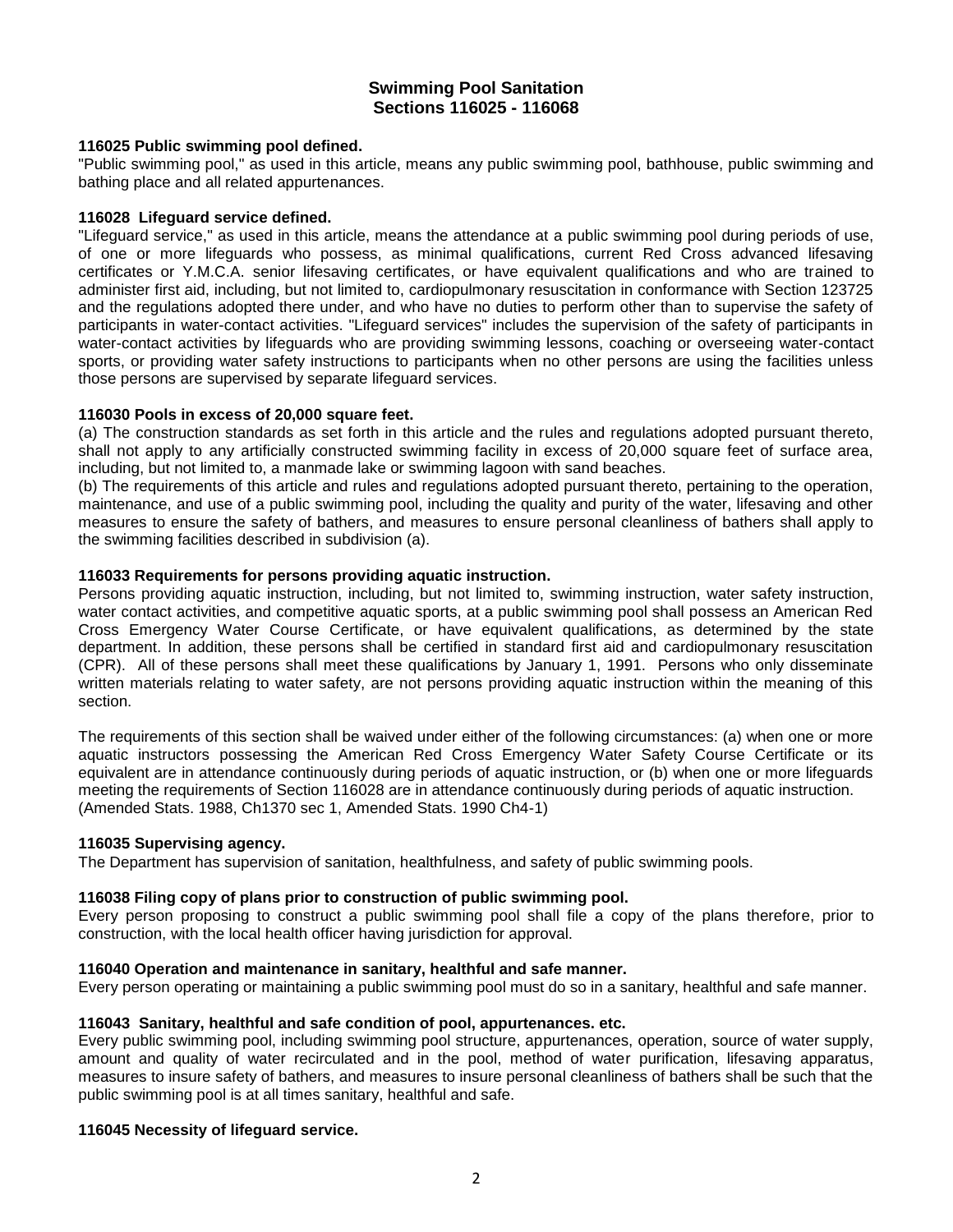(a) Lifeguard service shall be provided for any public swimming pool which is of wholly artificial construction and for the use of which a direct fee is charged. For all other public swimming pools, lifeguard service shall be provided or signs shall be erected clearly indicating that such service is not provided.

(b) "Direct fee,@ as used in this section, means a separately stated fee or charge for the use of a public swimming pool to the exclusion of any other service, facility, or amenity.

#### **116048 Record keeping for common interest developments of less than 25 units.**

(a) On or after January 1, 1987, for public swimming pools in any common interest development, as defined in Section 1351 of the Civil Code, which consists of fewer than 25 separate interests, as defined in Section 4100 or 6534 of the Civil Code, that consists of fewer than 25 separate interests, as defined in Section 4185 or 6564 of the Civil Code, the person operating each pool open for use shall be required to keep a record of the information required by subdivision (a) of Section 65523 of Title 22 of the California Administrative Code, except that the information shall be recorded at least two times per week and at intervals no greater than four days apart.

(b) On or after January 1, 1987, any rule or regulation of the state department which is in conflict with subdivision (a) is invalid.

#### **116049 Ground-fault Circuit Interrupter - Municipal Pools.**

(a) "Public swimming pool,@ as used in this section, means any public swimming pool defined in Section 116025 that is owned or operated by the state or any local governmental entity, including, but not limited to, any city, county, city and county, charter city, charter county, or charter city and county.

(b) All dry-niche light fixtures, and all underwater wet-niche light fixtures operating at more than 15 volts in public swimming pools shall be protected by a Ground-fault Circuit Interrupter in the branch circuit, and all light fixtures in public swimming pools shall have encapsulated terminals. This subdivision is declaratory of existing law.

(c) Any public swimming pools that do not meet the requirements specified in subdivision (b) by January 1, 1995, shall be retrofitted to comply with these requirements by January 1, 1996.

(d) The Ground-fault Circuit Interrupter required pursuant to this section shall comply with Underwriter's Laboratory standards.

(e) Any state or local governmental entity that owns or operates a public swimming pool shall have its public swimming pool inspected by a qualified inspector prior to July 1, 1996, to determine compliance with this section.

(f) A public swimming pool may charge a fee, or increase its fee charged, to the public for use of the pool, for the purpose of recovering the administrative and other costs of retrofitting pools in compliance with this section. The charge or increase due to this section shall terminate when funds sufficient to cover these costs are collected.

(g) All electrical work required for compliance with this section shall be performed by an electrician licensed pursuant to Chapter 9 (commencing with Section 7000) of Division 3 of the Business and Professions Code.

### **116049.1 Ground-fault circuit interrupter - Non- Municipal Pools**

(a) "Public swimming pool," as used in this section, means any swimming pool operated for the use of the general public with or without charge, or for the use of the members and guests of a private club, including any swimming pool located on the grounds of a hotel, motel, inn, an apartment complex, or any residential setting other than a single-family home. For purposes of this section, public swimming pool shall not include a swimming pool located on the grounds of a private single-family home.

(b) The design and installation of all underwater lighting systems, operating at more than 15 volts, supplied from a branch circuit either directly or by way of a transformer, shall be installed in a public swimming pool, as defined in this section, so that there is no shock hazard with any likely combination of fault conditions during normal use, and shall comply with both of the following requirements: (1) An approved ground-fault circuit interrupter shall be installed in the branch circuit that supplies all fixtures operating at more than 15 volts. (2) Only approved underwater lighting fixtures shall be used and no lighting fixtures shall be installed for operations at more than 150 volts between conductors.

(c) Any public swimming pool that does not meet the requirements specified in subdivision (b), shall be retrofitted to comply with these requirements by May 1, 1999.

(d) The ground-fault circuit interrupter required pursuant to this section shall comply with standards acceptable to the authority having jurisdiction.

(e) The owner or operator of a public swimming pool shall, on or before May 1, 1999, comply with both of the following:

(1) Obtain an inspection of its public swimming pool by the local health officer or a qualified contractor as set forth in subdivision (f).

(2) Certify to the local health officer as set forth in Section 116053 that the public swimming pool facility is in compliance with this section.

(f) All electrical work required for compliance with this section shall be performed by a person licensed to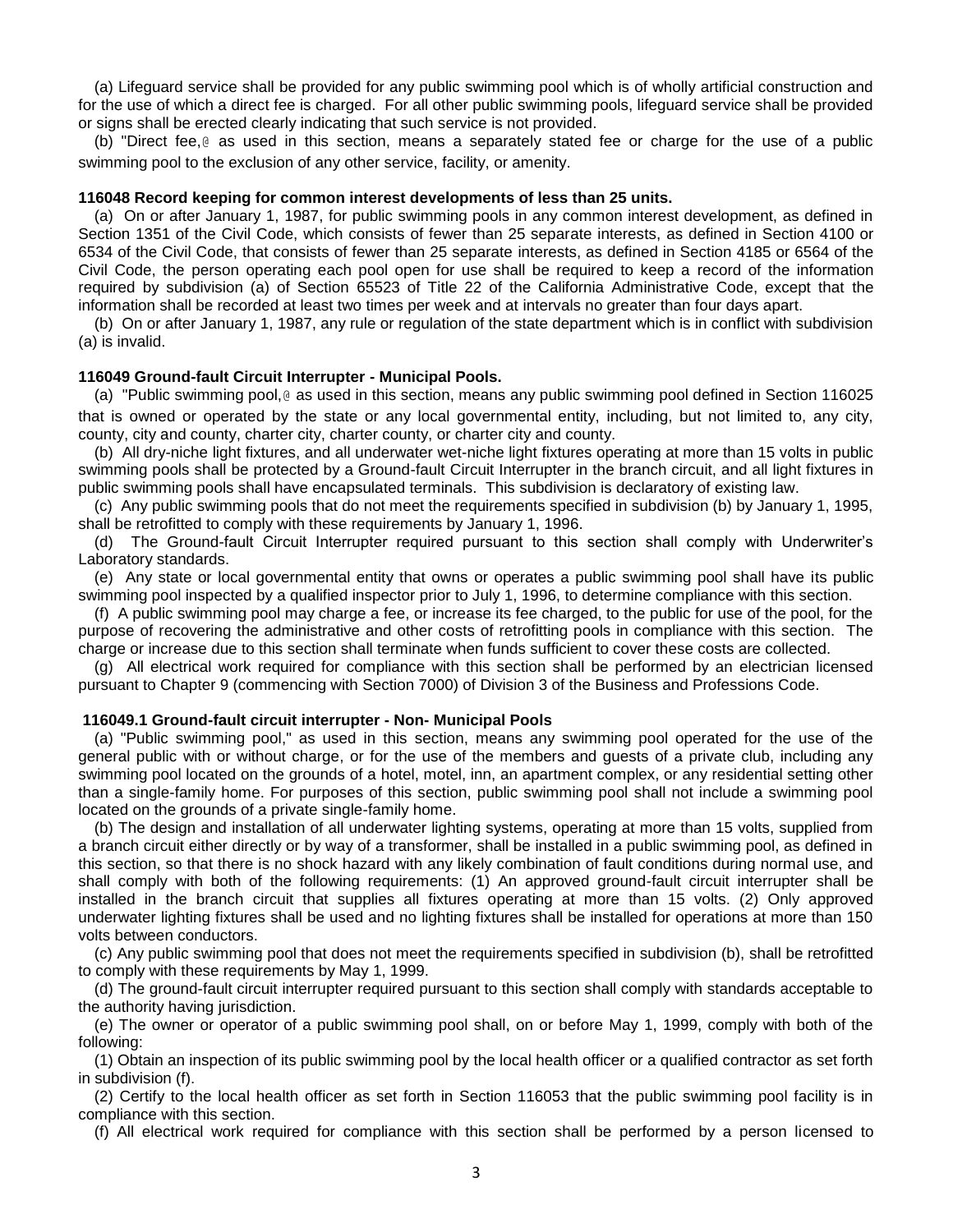perform electrical work within his or her general, specialty, or limited specialty contractor' s licensed scope of practice pursuant to Section 7059 of the Business and Professions Code.

(g) This section shall be known and may be cited as the Yasmin Paleso'o Memorial Swimming Pool Safety Law.

# **116050 Rules and regulations: enforcement of building standards; adoption of standards.**

Except as provided in Section 18930, the department shall make and enforce regulations pertaining to public swimming pools as it deems proper and shall enforce building standards published in the State Building Standards Code relating to public swimming pools; provided, that no rule or regulation as to design or construction of pools shall apply to any pool that has been constructed before the adoption of the regulation, if the pool as constructed is reasonably safe and the manner of the construction does not preclude compliance with the requirements of the regulations as to bacteriological and chemical quality and clarity of the water in the pool. The department shall adopt and submit building standards for approval pursuant to Chapter 4 (commencing with Section 18935) of Part 2.5 of Division 13 for the purposes described in this section.

# **116053 Enforcement officers.**

Every health officer shall enforce the building standards published in the State Building Standards Code relating to swimming pools and the other regulations adopted by the department pursuant to this article in his or her jurisdiction.

# **116055 Authority to enter and investigate.**

For the purposes of this article, any health officer, or any inspector of the department, may at all reasonable times enter all parts of the premises of a public swimming pool to make examination and investigation to determine the sanitary condition and whether this article, building standards published in the State Building Standards Code relating to swimming pools, or the other rules and regulations adopted by the department pursuant to this article are being violated.

# **116058 Publication of inspection reports.**

The department may publish the reports of inspections.

# **116060 Public nuisance.**

Any public swimming pool constructed, operated, or maintained contrary to the provisions of this article is a public nuisance, dangerous to health.

# **116063 Abatement of nuisance.**

Any nuisance maintained in violation of this article may be abated or enjoined in an action brought by a local health officer, or the department, or it may be summarily abated in the manner provided by law for the summary abatement of other public nuisances dangerous to health.

# **116064 Public Wading Pools**

(a) As used in this section the following words have the following meanings:

- (1)(A) "Public wading pool" means a pool that meets all of the following criteria:
	- (i) It has a maximum water depth not exceeding 18 inches.
	- (ii) It is a pool other than a pool that is located on the premises of a one-unit or two-unit residence, intended solely for the use of the residents or guests.
	- (B) "Public wading pool" includes, but is not limited to, a pool owned or operated by private persons or agencies, or by state or local governmental agencies.
	- (C) "Public wading pool" includes, but is not limited to, a pool located in an apartment house, hotel, or similar setting, that is intended for the use of residents or guests.
- (2) "Alteration" means any of the following:
	- (A) To change, modify, or rearrange the structural parts or the design.
	- (B) To enlarge.
	- (C) To move the location of.
	- (D) To install a new water circulation system.
	- (E) To make any repairs costing fifty dollars (\$50) or more to an existing circulation system.

(3) "ANSI/APSP performance standard" means a standard that is accredited by the American National Standards Institute (ANSI) and published by the Association of Pool and Spa Professionals (APSP).

(4) "Suction outlet" means a fitting or fixture typically located at the bottom or on the sides of a swimming pool that conducts water to a recirculating pump.

(b) A public wading pool shall have at least two circulation suction outlets per pump that are hydraulically balanced and symmetrically plumbed through one or more "T" fittings, and are separated by a distance of at least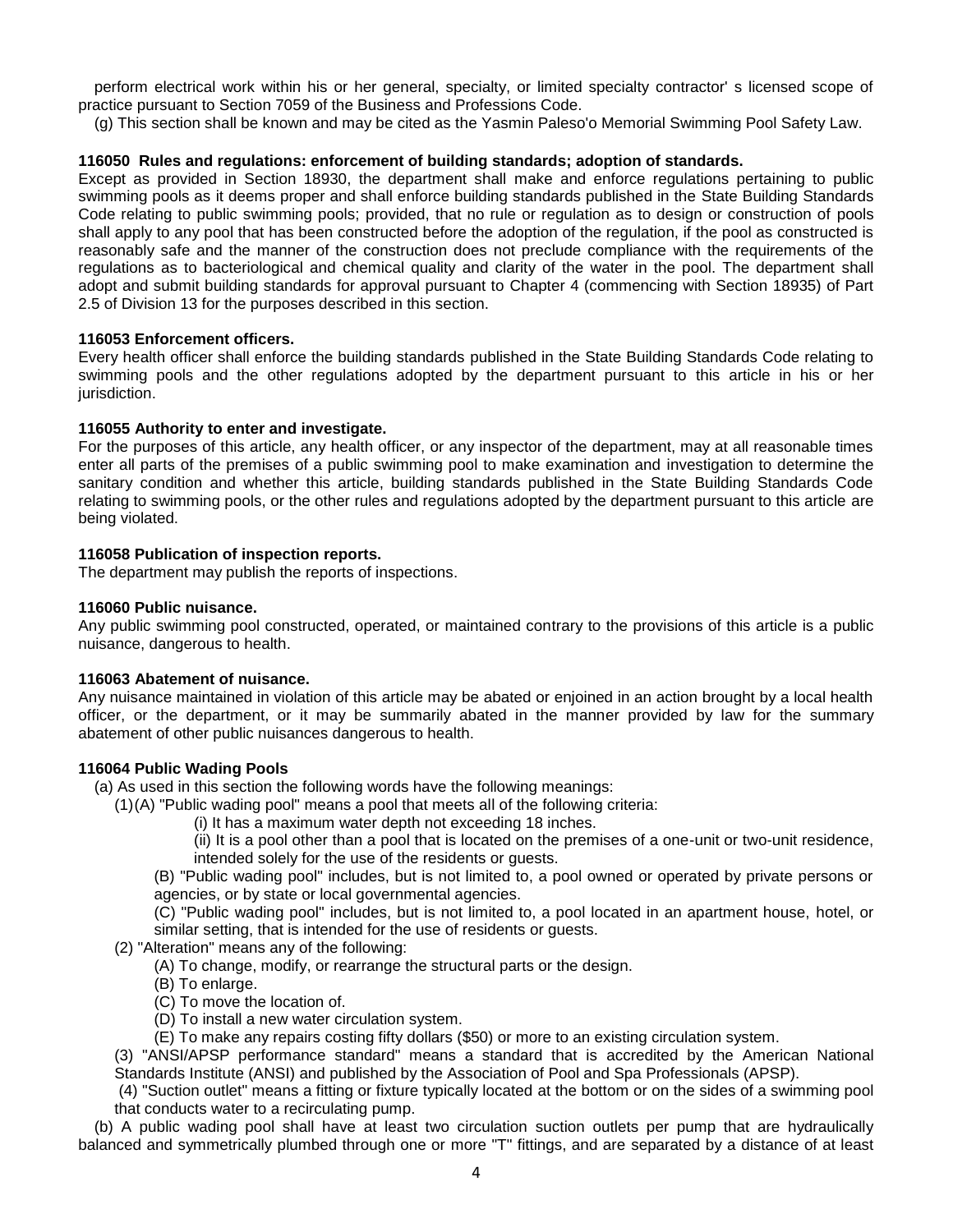three feet in any dimension between the suction outlets.

(c) All public wading pool suction outlets shall be covered with anti-vortex grates or similar protective devices. All suction outlets shall be covered with grates or anti-vortex plates that cannot be removed except with the use of tools. Slots or openings in the grates or similar protective devices shall be of a shape, area, and arrangement that would prevent physical entrapment and would not pose any suction hazard to bathers..

- (d) (1) The State Department of Health Services may adopt regulations pursuant to this section.
	- (2) The regulations may include, but not be limited to, standards permitting the use of alternative devices or safeguards, or incorporating new technologies, that produce, at a minimum, equivalent protection against entrapment and suction hazard, whenever these devices, safeguards, or technologies become available to the public.

(3) Regulations adopted pursuant to this section constitute building standards and shall be forwarded pursuant to Section 11343 of the Government Code to the California Building Standards Commission for approval as set forth in Section 18907 of the Health and Safety Code.

(e) The California Building Standards Commission shall approve the building standards as set forth in this section and publish them in the California Building Standards Code by November 1, 1999. The commission shall publish the text of this section in Title 24 of the California Code of Regulations, Part 2, Chapter 31B, requirements for public swimming pools, with the following note: "NOTE: These building standards are in statute but have not been adopted through the regulatory process." Enforcement of the standards set forth in this section does not depend upon adoption of regulations, therefore, enforcement agencies shall enforce the standards pursuant to the timeline set forth in this section prior to adoption of related regulations.

(f) The maximum velocity in the pump suction hydraulic system shall not exceed six feet per second when 100 percent of the pump's flow comes from the main drain system and any main drain suction fitting in the system is completely blocked.

(g) On and after January 1, 1998, all newly constructed public wading pools shall be constructed in compliance with this section.

(h) Commencing January 1, 1998, whenever a construction permit is issued for alteration of an existing public wading pool, it shall be retrofitted so as to be in compliance with this section.

(i) By January 1, 2000, every public wading pool, regardless of the date of original construction, shall be retrofitted to comply with this section.

# **116064.2. Requirement for anti-entrapment devices or systems**

(a) As used in this section, the following words have the following meanings:

 (1) "ANSI/APSP performance standard" means a standard that is accredited by the American National Standards Institute (ANSI) and published by the Association of Pool and Spa Professionals (APSP).

 (2) "ASME/ANSI performance standard" means a standard that is accredited by the American National Standards Institute and published by the American Society of Mechanical Engineers.

(3) "ASTM performance standard" means a standard that is developed and published by ASTM International.

 (4) "Public swimming pool" means an outdoor or indoor structure, whether in-ground or above-ground, intended for swimming or recreational bathing, including a swimming pool, hot tub, spa, or nonportable wading pool, that is any of the following:

(A) Open to the public generally, whether for a fee or free of charge.

 (B) Open exclusively to members of an organization and their guests, residents of a multiunit apartment building, apartment complex, residential real estate development, or other multifamily residential area, or patrons of a hotel or other public accommodations facility.

(C) Located on the premises of an athletic club, or public or private school.

 (5) "Qualified individual" means a contractor who holds a current valid license issued by the State of California or a professional engineer licensed in the State of California who has experience working on public swimming pools.

 (6) "Safety vacuum release system" means a vacuum release system that ceases operation of the pump, reverses the circulation flow, or otherwise provides a vacuum release at a suction outlet when a blockage is detected.

 (7) "Skimmer equalizer line" means a suction outlet located below the waterline, typically on the side of the pool, and connected to the body of a skimmer that prevents air from being drawn into the pump if the water level drops below the skimmer weir. However, a skimmer equalizer line is not a suction outlet for purposes of subdivisions (c) and (d).

(8) "Suction outlet" means a fitting or fixture of a swimming pool that conducts water to a recirculating pump.

 (9) "Unblockable suction outlet" means a suction outlet, including the sump, that has a perforated (open) area that cannot be shadowed by the area of the 18 inch by 23 inch Body Blocking Element of the ANSI/APSP-16 performance standard, and that the rated flow through any portion of the remaining open area cannot create a suction force in excess of the removal force values in Table 1 of that standard.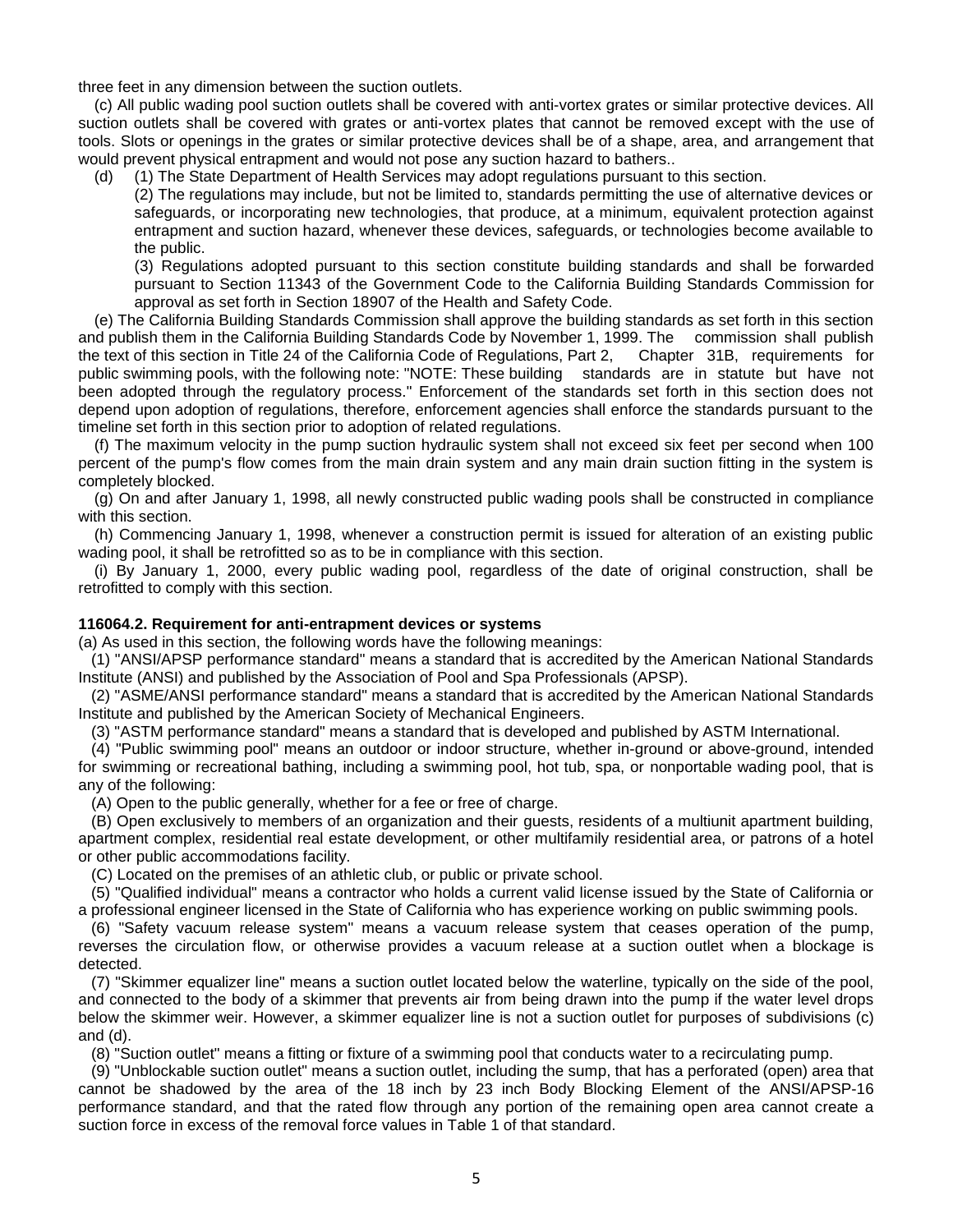(b) (1) Subject to subdivision (e), every public swimming pool shall be equipped with anti-entrapment devices or systems that comply with the ANSI/APSP-16 performance standard or successor standard designated by the federal Consumer Product Safety Commission.

 (2) A public swimming pool that has a suction outlet in any location other than on the bottom of the pool shall be designed so that the recirculation system shall have the capacity to provide a complete turnover of pool water within the following time:

(A) One-half hour or less for a spa pool.

(B) One-half hour or less for a spray ground.

(C) One hour or less for a wading pool.

(D) Two hours or less for a medical pool.

(E) Six hours or less for all other types of public pools.

 (c) Subject to subdivisions (d) and (e), every public swimming pool with a single suction outlet that is not an unblockable suction outlet shall be equipped with at least one or more of the following devices or systems that are designed to prevent physical entrapment by pool drains:

 (1) A safety vacuum release system that has been tested by a nationally recognized testing laboratory and found to conform to ASME/ANSI performance standard A112.19.17, as in effect on December 31, 2009, or ASTM performance standard F2387, as in effect on December 31, 2009.

 (2) A suction-limiting vent system with a tamper-resistant atmospheric opening, provided that it conforms to any applicable ASME/ANSI or ASTM performance standard.

 (3) A gravity drainage system that utilizes a collector tank, provided that it conforms to any applicable ASME/ANSI or ASTM performance standard.

 (4) An automatic pump shutoff system tested by a department-approved independent third party and found to conform to any applicable ASME/ANSI or ASTM performance standard.

 (5) Any other system that is deemed, in accordance with federal law, to be equally effective as, or more effective than, the systems described in paragraph (1) at preventing or eliminating the risk of injury or death associated with the circulation system of the pool and suction outlets.

 (d) Every public swimming pool constructed on or after January 1, 2010, shall have at least two suction outlets per pump that are hydraulically balanced and symmetrically plumbed through one or more "T" fittings, and that are separated by a distance of at least three feet in any dimension between the suction outlets. A public swimming pool constructed on or after January 1, 2010, that meets the requirements of this subdivision, shall be exempt from

the requirements of subdivision (c). (e) A public swimming pool constructed prior to January 1, 2010, shall be retrofitted to comply with subdivisions (b) and (c) by no later than July 1, 2010, except that no further retrofitting is required for a public swimming pool that completed a retrofit between December 19, 2007, and January 1, 2010, that complied with the Virginia Graeme Baker Pool and Spa Safety Act (15 U.S.C. Sec. 8001 et seq.) as in effect on the date of issue of the construction permit, or for a nonportable wading pool that completed a retrofit prior to January 1, 2010, that complied with state law on the date of issue of the construction permit. A public swimming pool owner who meets the exception described in this subdivision shall do one of the following prior to September 30, 2010:

(1) File the form issued by the department pursuant to subdivision (f), as otherwise provided in subdivision (h).

(2) (A) File a signed statement attesting that the required work has been completed.

 (B) Provide a document containing the name and license number of the qualified individual who completed the required work.

 (C) Provide either a copy of the final building permit, if required by the local agency, or a copy of one of the following documents if no permit was required:

 (i) A document that describes the modification in a manner that provides sufficient information to document the work that was done to comply with federal law.

 (ii) A copy of the final paid invoice. The amount paid for the services may be omitted or redacted from the final invoice prior to submission.

 (f) Prior to March 31, 2010, the department shall issue a form for use by an owner of a public swimming pool to indicate compliance with this section. The department shall consult with county health officers and directors of departments of environmental health in developing the form and shall post the form on the department's Internet Web site. The form shall be completed by the owner of a public swimming pool prior to filing the form with the appropriate city, county, or city and county department of environmental health. The form shall include, but not be limited to, the following information:

 (1) A statement of whether the pool operates with a single suction outlet or multiple suction outlets that comply with subdivision (d).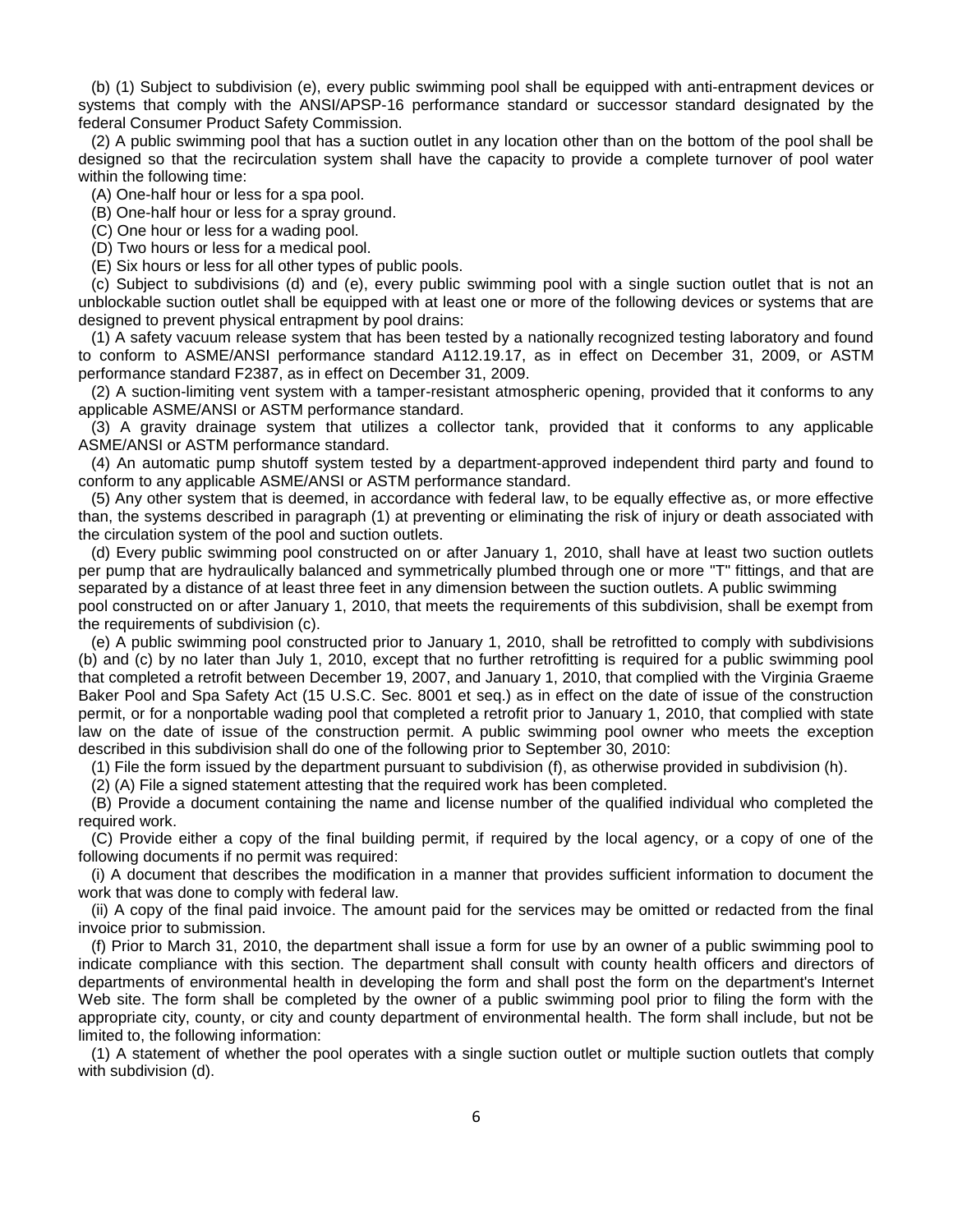(2) Identification of the type of anti-entrapment devices or systems that have been installed pursuant to subdivision (b) and the date or dates of installation.

 (3) Identification of the type of devices or systems designed to prevent physical entrapment that have been installed pursuant to subdivision (c) in a public swimming pool with a single suction outlet that is not an unblockable suction outlet and the date or dates of installation or the reason why the requirement is not applicable.

 (4) A signature and license number of a qualified individual who certifies that the factual information provided on the form in response to paragraphs (1) to (3), inclusive, is true to the best of his or her knowledge.

 (g) A qualified individual who improperly certifies information pursuant to paragraph (4) of subdivision (f) shall be subject to potential disciplinary action at the discretion of the licensing authority.

 (h) Except as provided in subdivision (e), each public swimming pool owner shall file a completed copy of the form issued by the department pursuant to this section with the city, county, or city and county department of environmental health in the city, county, or city and county in which the swimming pool is located. The form shall be filed within 30 days following the completion of the swimming pool construction or installation required pursuant to this section or, if the construction or installation is completed prior to the date that the department issues the form pursuant to this section, within 30 days of the date that the department issues the form. The public swimming pool owner or operator shall not make a false statement, representation, certification, record, report, or otherwise falsify information that he or she is required to file or maintain pursuant to this section.

 (i) In enforcing this section, health officers and directors of city, county, or city and county departments of environmental health shall consider documentation filed on or with the form issued pursuant to this section by the owner of a public swimming pool as evidence of compliance with this section. A city, county, or city and county department of environmental health may verify the accuracy of the information filed on or with the form.

 (j) To the extent that the requirements for public wading pools imposed by Section 116064 conflict with this section, the requirements of this section shall prevail.

 (k) The department shall have no authority to take any enforcement action against any person for violation of this section and has no responsibility to administer or enforce the provisions of this section.

#### **116065 Violation; misdemeanor; penalty.**

Every person who violates any provision of this article, building standards published in the State Building Standards Code relating to swimming pools, or the rules and regulations adopted pursuant to the provisions of this article, is guilty of a misdemeanor, punishable by a fine of not less than fifty dollars (\$50) nor more than one thousand dollars (\$1000), or by imprisonment for not more than six months, or both.

#### **116068 Separate offense for each day.**

Each day that a violation of this article continues is a separate offense.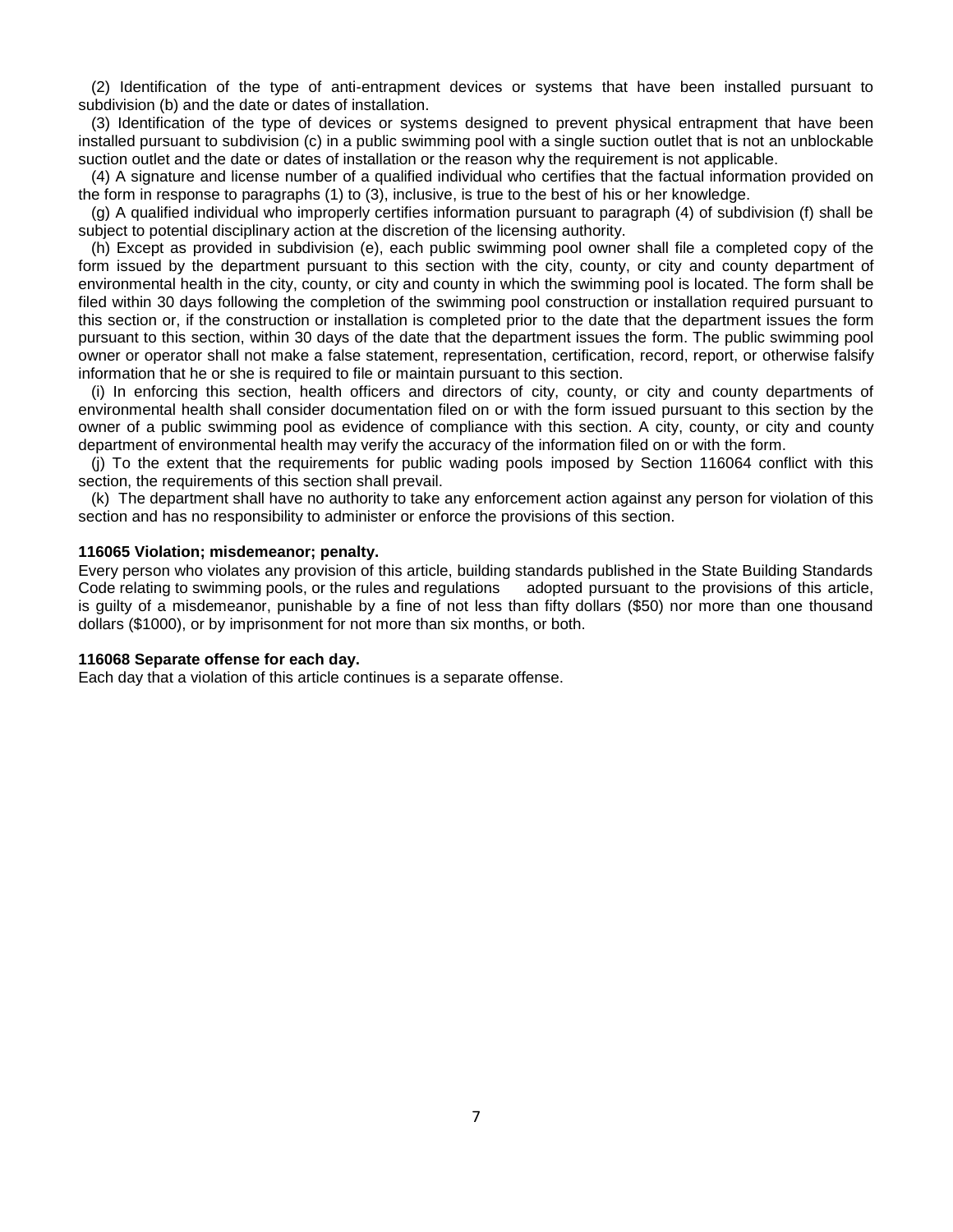# **California Code of Regulations Title 22, Chapter 20 Public Swimming Pools**

Article 1. Definitions and Scope

# **65501 Definitions.**

(a) **"Swimming Pool" or "Pool"** means an artificial basin, chamber or tank used, or intended to be used, for public swimming, diving, or recreative bathing, but does not include baths where the main purpose is the cleaning of the body, nor individual therapeutic tubs.

(b) **"Wading Pool"** means an artificial basin, chamber or tank used, or intended to be used, for wading by small children and having a maximum depth of not to exceed 46 centimeters (18 inches) at the deepest point nor more than 30 centimeters (12 inches) at the side walls.

(c) **"Special Use Pools"** means pools designed and used exclusively for a single purpose such as wading, instruction, diving, competition or medical treatment where a licensed professional in the healing arts is in attendance.

(d) **"Enforcing Agent"** means the Health Officer or Director of Environmental Health or their designated registered sanitarian representative.

(e) **"Temporary Training Pool"** means an artificial basin, chamber or tank intended to be used for instruction in swimming and so constructed as to be readily disassembled for storage or for transporting to and reassembling at a different location.

(f) **"Spa Pool"** means a pool, not used under medical supervision, that contains water of elevated temperature, and incorporates a water jet system, an aeration system or a combination of the two systems.

(g) **"Department"** means the State Department of Health Services.

NOTE: Authority cited: Section 116050, Health and Safety Code. Reference: Sections 116025 through 116068, Health and Safety Code.

# HISTORY:

1. New Chapter 20 (Articles 1-3, Sections 65501-65547, not consecutive) filed 10-16-80; designated effective 10-1- 81 (Register 80, No. 42).

2 Editorial correction of effective date of History Note No. 1 (Register 80, No. 52)

3. Editorial change filed 9-4-81 redesignating effective date of 10-16-80 order from 10-1-81 to 12-30-81 (Register 81, No. 36)

# **65503 Scope.**

(a) The provisions of this Chapter apply to all pools as defined in Section 65501, including but not limited to:

- (1) Commercial pools.
- (2) Real estate pools.
- (3) Community pools.
- (4) Hotel pools.
- (5) Motel pools.
- (6) Resort pools.
- (7) Auto and trailer park pools.
- (8) Auto court pools.
- (9) Apartment house pools.
- (10) Club pools.
- (11) Public or Private school pools.
- (12) Gymnasium pools.
- (13) Health establishment pools.
- (14) Townhouse pools.
- (15) Condominium pools.
- (16) Mobile home park pools.
- (17) Campground pools.
- (18) Homeowner association pools.

(b). Only private pools maintained by an individual for the use of family and friends are exempt from the provisions of this Chapter.

(c). The provisions of this Chapter shall apply to all auxiliary structures and equipment provided and maintained in connection with pools, including but not limited to: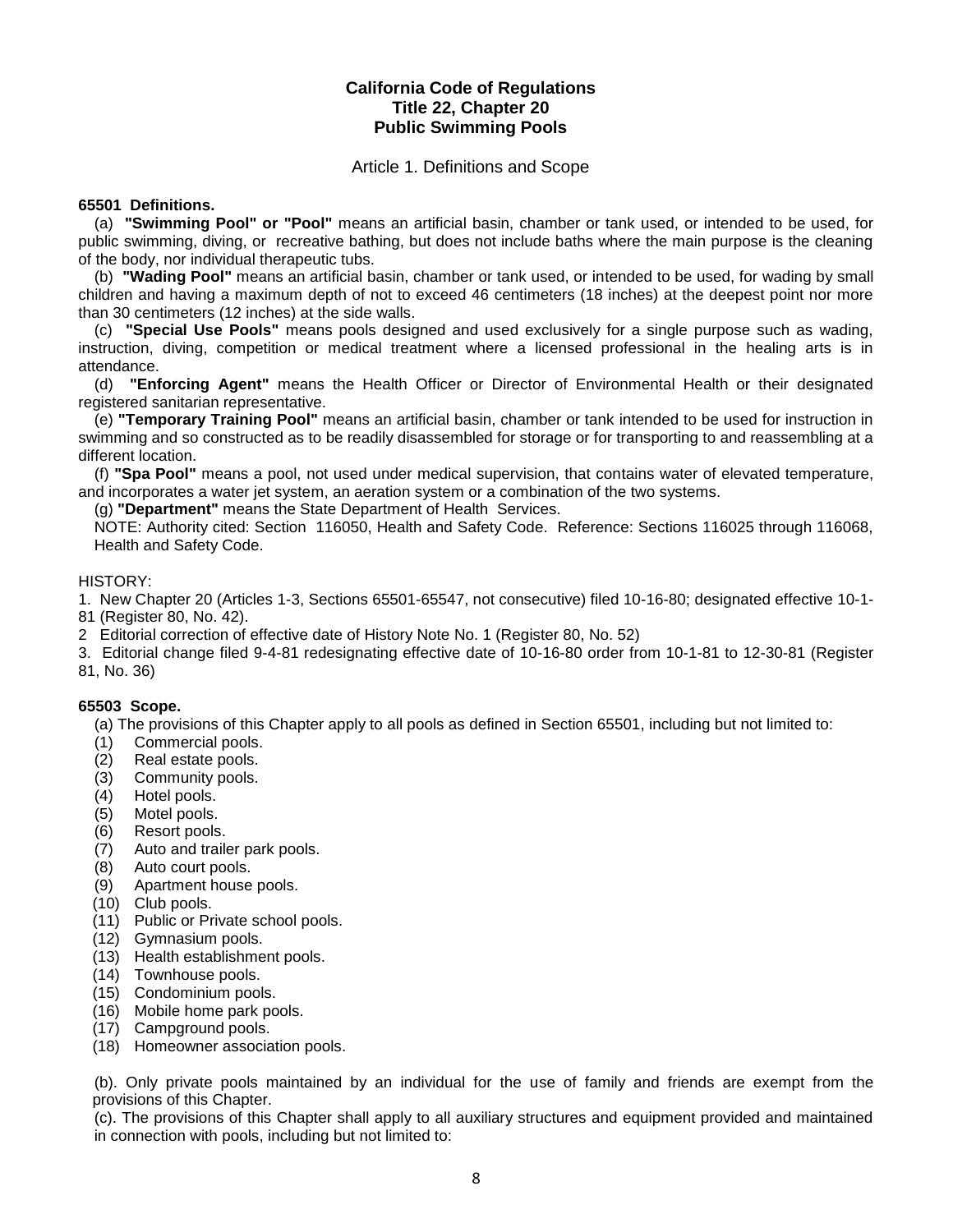(1)Locker rooms. (2)Shower rooms. (3)Dressing rooms. (4)Toilet facilities. (5)Filtration equipment. (6)Pumping equipment. (7)Piping. (8)Disinfecting equipment. (9)Safety equipment. NOTE: Authority cited: Section 208 and 116050, Health and Safety Code. Reference: Section 116025, Health and Safety Code.

# **Article 2. Plans, Construction and Inspection**

#### **65505 Plans and Specifications.**

(a) A person proposing to construct, reconstruct or alter a swimming pool or auxiliary structure or equipment shall submit legible plans and specifications to the enforcing agent for review and written approval prior to commencing the work and in advance of the issuance of any building, plumbing or electrical permit.

(b) Plans submitted for approval pursuant to this section shall be drawn to a scale of 1 centimeter equals 0.48 meters (1/4 inch equals 1 foot), except that plans for spa pools shall be drawn to a scale of 1 centimeter equals 0.12 meters (1 inch equals 1 foot).

(c) The enforcing agent may require the submission of such additional information as may be required to determine the compliance of plans and specifications submitted for approval.

(d) Within 30 days of the receipt of plans and specifications, the enforcing agent shall notify the person submitting the plans and specifications of their approval or disapproval.

NOTE: Authority cited: Section 208 and 116050, Health and Safety Code. Reference: Section 116038, Health and Safety Code.

#### **65507 Records.**

(a) The enforcing agent shall retain one copy of the plans and specifications submitted for approval.

(b) At the request of the Department, the enforcing agent shall make available to the Department records pertaining to swimming pools which are within the enforcing agent's jurisdiction.

NOTE: Authority cited: Section 208 and 116050, Health and Safety Code. Reference: Sections 116038 and 116058, Health and Safety Code.

#### **65509 Construction.**

(a) Swimming pools shall be constructed, reconstructed or altered in compliance with plans approved pursuant to Section 65505, unless written approval of variance from such plans is obtained from the enforcing agent.

(b) Swimming pools shall conform to the requirements of Chapter 31B, Title 24, Building Standards, California Administrative Code.

NOTE: Authority cited: Section 116050, Health and Safety Code. Reference: Section 116038, Health and Safety Code.

#### **65511 Inspection.**

(a) The swimming pool owner, or his designated agent, shall notify the enforcing agent at least two working days before guniting or constructing the pool shell to allow inspection and approval by the enforcing agent. Following pool construction, the enforcing agent shall again be notified at least two days in advance of placing the pool in operation to allow for final inspection and approval.

(b) No pool shall be placed in use without the written approval of the enforcing agent.

NOTE: Authority cited: Section 208 and 116050, Health and Safety Code. Reference: Sections 116038 and 116055, Health and Safety Code.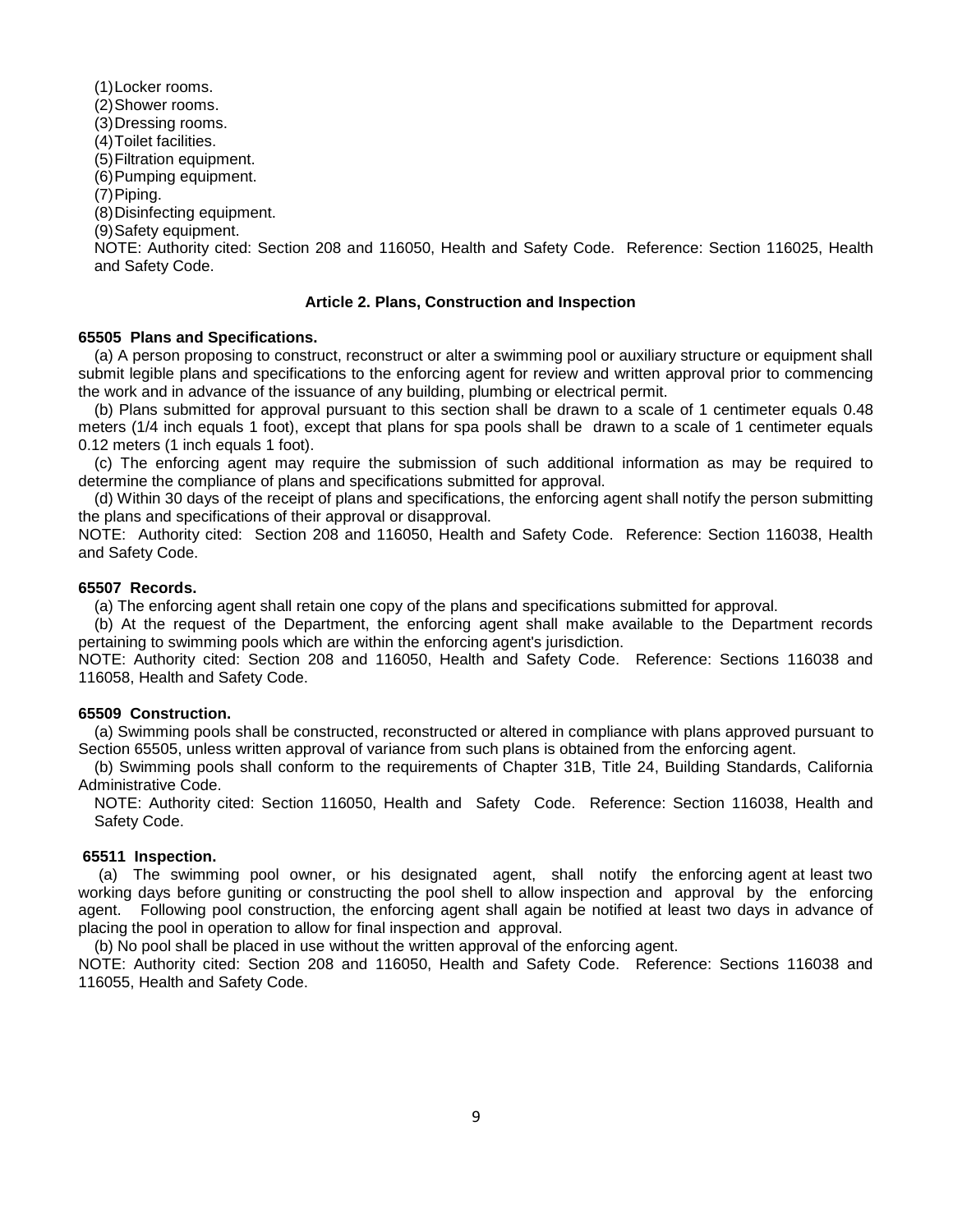#### **Article 3. Maintenance and Operation**

#### **65521 Pool Supervision Responsibility.**

(a) Every pool shall be under the supervision of a person who is fully capable of, and shall assume responsibility for, compliance with all requirements relating to pool operation, maintenance and safety of bathers.

(b) No pools shall be used or available for use unless all of the requirements of subsection (a) and the following are complied with.

(1) Routine (e.g., daily and weekly) operating procedures shall be permanently posted in a location accessible to and frequented by the operator.

(2) Manufacturers' instructions for operation and maintenance of mechanical and electrical equipment shall be kept available for the operator.

NOTE: Authority cited: Section 116050, Health and Safety Code. Reference: Sections 116043 and 116050, Health and Safety Code.

#### **65523 Operation Records.**

(a) The operator of each pool open for use shall keep a daily record of information regarding operation, including readings of disinfectant residual, pH and maintenance procedures such as cleaning of filters and quantity of chemicals used.

(b) If cyanuric acid by itself or in a combined form with the disinfectant is added to a pool, the cyanuric acid concentration shall be measured a minimum of once per month and records shall be kept of the results of such testing

(c) Data collected pursuant to subsections (a) and (b) shall be maintained at least one year for inspection by the enforcing agent, or shall be submitted to the enforcing agent upon his request.

NOTE: Authority cited: Section 116050, Health and Safety Code. Reference: Sections116040 and 116043, Health and Safety Code.

#### **65525 Recirculation and Purification System Operation.**

The pumps, filters, disinfectant and chemical feeders, flow indicators, gauges and all related parts of the pool water purification system shall be kept in operation whenever the pool is available for use, and at such additional times and periods as may be necessary to maintain the water in the pool in a clear and disinfected condition. The variation in flow during a filtration cycle shall be such as to not reduce the flow below 65 percent of the rate required in Section 3124B of Title 24, California Administrative Code.

NOTE: Authority cited: Section 116050, Health and Safety Code. Reference: Sections 116043 and 116050, Health and Safety Code.

#### **65527 Clarity of Water.**

The recirculation and purification system shall be operated and maintained so as to keep the pool water clean and clear. Under no circumstances shall the pool be used if the main drain is not clearly visible from the deck. Such a pool shall be closed and shall not be reopened until the water is clean and clear, and upon specific written approval of the enforcing agent. If the pool drain is still not visible 48 hours following inspection and closure by the enforcing agent, the enforcing agent may order the pool drained as a safety precaution.

NOTE: Authority cited: Section 116050,Health and Safety Code. Reference**:** Sections 116043, 116050, 116053 and 116055, Health and Safety Code.

#### **65529 Disinfection, pH Control and Cyanuric Acid.**

(a) Pools, when open or in use, shall be disinfected continuously by a chemical which imparts a residual effect and shall be maintained in an alkaline condition at a pH between 7.2 and 8.0. For pools using hypochlorite or gaseous chlorine without a stabilizer, a free chlorine residual at least 1.0 ppm shall be maintained throughout the pool. If cyanuric acid or a chlorinated isocyanurate is used, a free chlorine residual of at least 1.5 ppm shall be maintained throughout the pool. The cyanuric acid concentration in any pool shall not exceeded 100 ppm. Appropriate test kits for measuring the pH, concentration of the disinfectant, and, when used, concentration of cyanuric acid shall be provided at each pool. If halogens other than chlorine are used, residuals of equivalent strength shall be maintained. A test kit for measuring the concentration of the disinfectant accurate to within 0.1 ppm shall be available at each pool.

(b) When test kits for chlorine utilize comparative color standards, the standards shall be accurate to within plus or minus 0.1 ppm. There shall be at least four color standards as follows: 0.6, 1.0, 1.5 and 2.0. The test kit shall be capable of testing for free chlorine residual.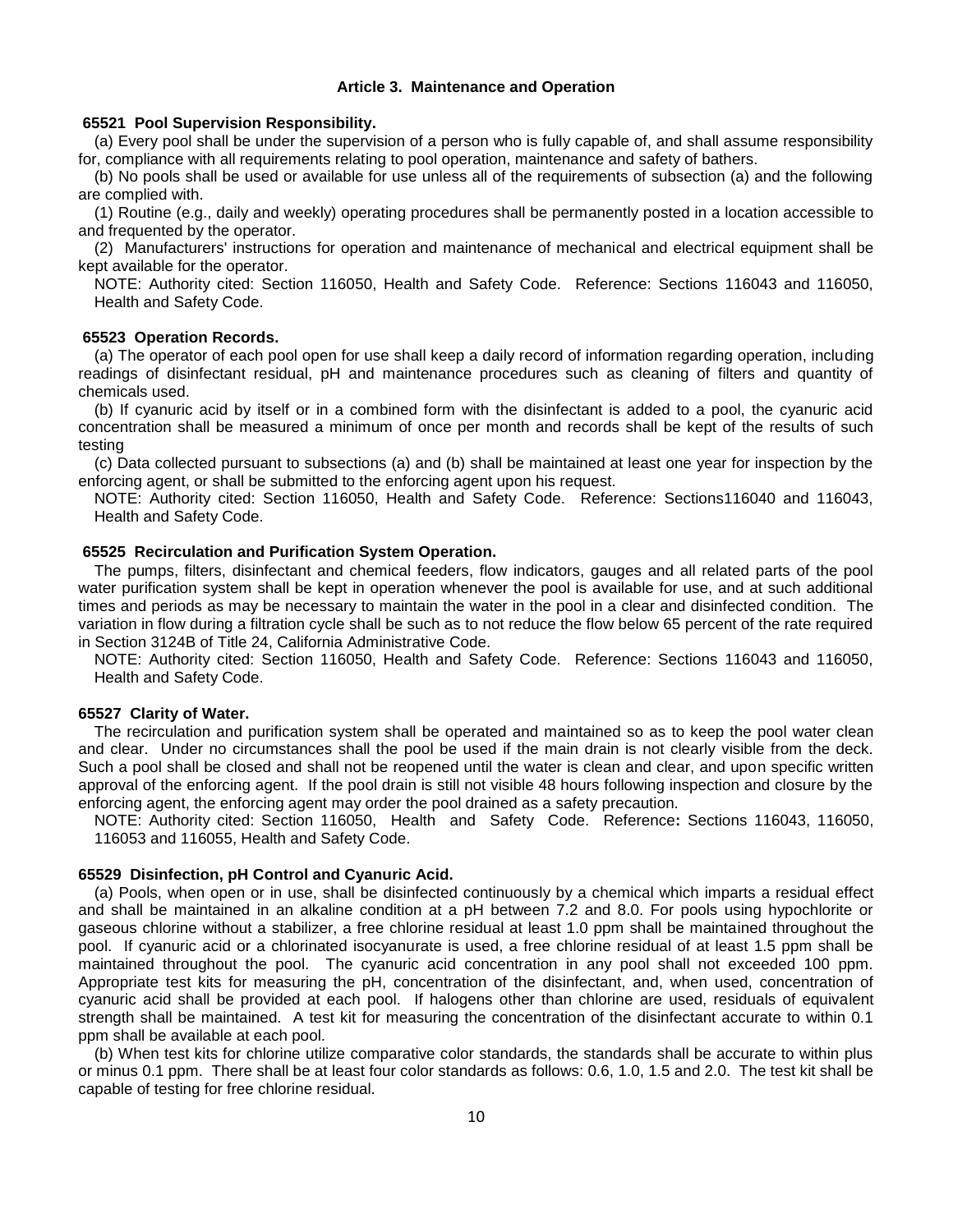(c) The enforcing agent may accept other disinfecting materials or methods after they have been demonstrated to provide a readily measurable residual. Such materials or methods must be as effective as the required chlorine concentration and must not be dangerous to public health or create objectionable physiological effects.

NOTE: Authority cited: Section 116050, Health and Safety Code. Reference: Section 116043, Health and Safety Code.

#### **65531 Bacteriological and Chemical Quality of Pool Water.**

(a) Bacteriological quality of water in the pool shall be such that not more than two consecutive samples, taken when the pool is in use, shall:

(1) Contain more than 200 bacteria per millimeter, as determined by the standard (35 $^{\circ}$ C) plate count; or

(2) Contain a total coliform organism MPN (most probable number) count of 2.2 or greater per 100 milliliters of sample.

(b) Chemical quality of water in the pool shall not cause irritation of eyes or skin of the bathers, or have other objectionable physiological effects on bathers.

NOTE: Authority cited: Section 116050, Health and Safety Code. Reference: Section 116043, Health and Safety Code.

#### **65533 Cleanliness of Pool.**

(a) Floating scum, sputum or debris shall not be allowed to accumulate in the pool. Skimmers, where provided, and water levels shall be maintained and operated to remove such material continuously. The bottom and sides of the pool shall be cleaned as often as necessary to be kept in a clean condition. The sides and bottom of pools, decks and other surfaces shall be kept free of slime and algae.

(b) Animals shall not be permitted in the pool or pool area.

NOTE: Authority cited: Section 116050, Health and Safety Code. Reference: Section 116043, Health and Safety Code.

### **65535 Cleaning and Maintenance.**

(a) All parts of the pool and related pool facilities and equipment shall be maintained in good repair. Floors shall be kept free from cracks and other defects and in compliance with Section 3115B, Title 24, California Administrative Code. Walls, ceilings, partitions, doors, lockers and similar surfaces and equipment shall be refinished in a manner acceptable to the enforcing agent as often as necessary to be kept in a state of good repair.

(b) Hoses shall be provided for regular flushing and cleaning. The whole pool area shall be kept clean, sanitary and free of litter and vermin.

(c) Toilets, urinals, showers, wash basins and other plumbing fixtures shall be maintained in a clean condition, and in good repair.

NOTE: Authority cited: Section 116050, Health and Safety Code. Reference: Section 116043, Health and Safety Code.

#### **65537 Bathing Suits, Caps and Towels.**

Bathing suits and towels furnished by the management shall be laundered and clean, and caps shall be sanitized after each usage.

NOTE: Authority cited: Section 116050, Health and Safety Code. Reference: Section 116043, Health and Safety Code.

# **65539 Lifesaving, First Aid and Control of Bathers.**

(a) Lifeguard services shall be provided in accordance with Sections 116028 and 116045 of the Health and Safety Code.

(b) Where lifeguard service is provided, the number of lifeguards shall be adequate to maintain continuous surveillance over the bathers.

(c) Where no lifeguard service is provided, a warning sign shall be placed in plain view and shall state "Warning-No Lifeguard on Duty" with clearly legible letters at least 10.2 centimeters (4 inches) high. In addition, the sign shall also state "Children Under the Age of 14 Should Not Use Pool Without An Adult In Attendance".

(d) The enforcing agent may require posting of notices directing the bathers to make use of the toilets and showers before entering the pool. At all pools, diagrammatic illustrations of artificial respiration procedures shall be posted where clearly visible from the nearby deck. Such illustrations shall be protected against the elements. Also, the telephone number of the nearest ambulance, fire and police or sheriff's department shall be kept similarly posted along with instructions that, if needed, manual or mouth-to-mouth artificial respiration should be started immediately and continued until a physician arrives or mechanical resuscitators are applied.

(e) Every swimming pool shall be equipped for safety and rescue purposes with one or more rescue poles not less than 3.6 meters (12 feet) in length with body hooks, and one or more life rings having a minimum exterior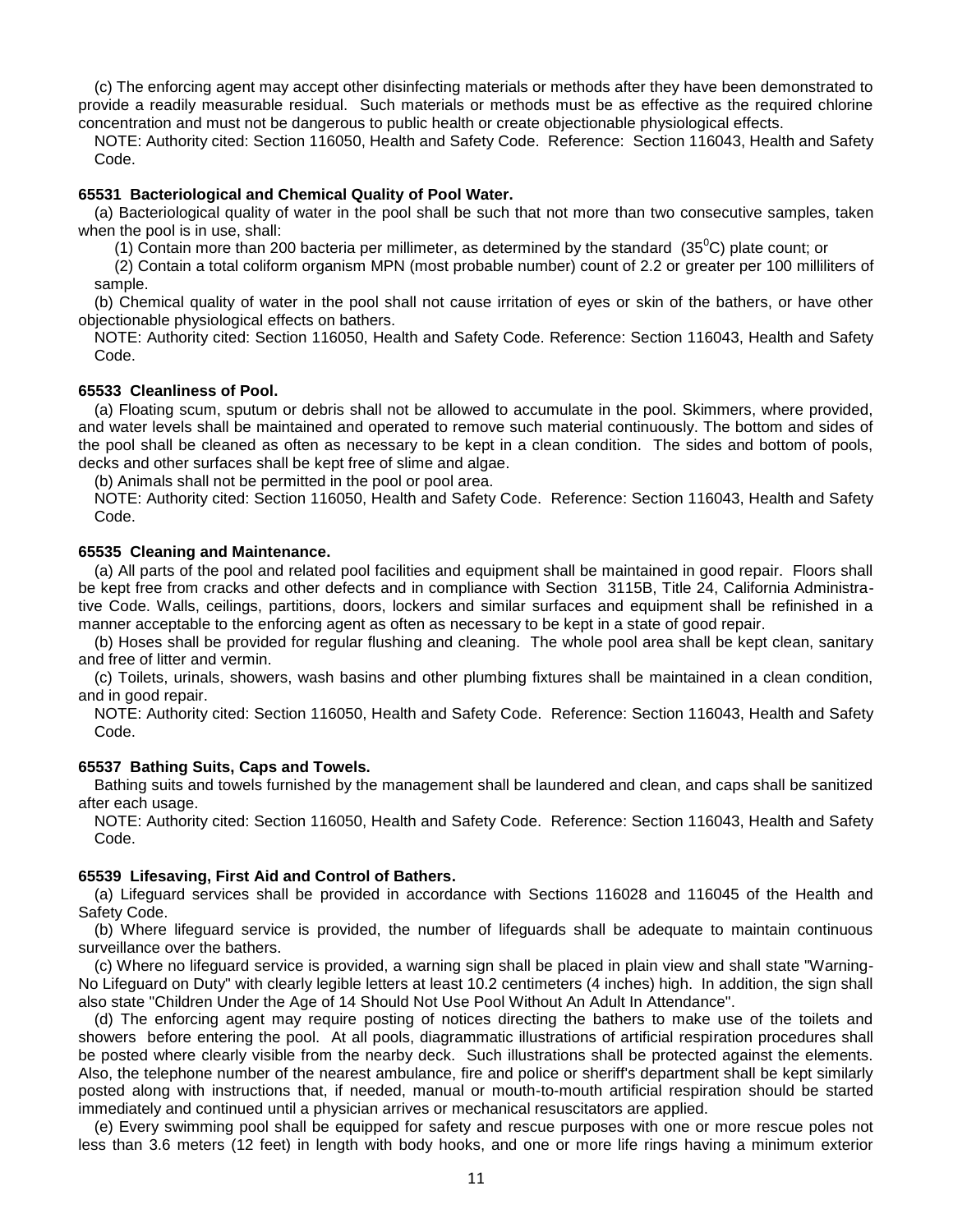diameter of 43 centimeters (17 inches) readily accessible for use. Such life rings shall have attached to them an 0.476 centimeter  $(3/16$ -inch) line long enough to span the maximum width of the pool. The line shall be stored when not in use in such a way as to prevent kinking or fouling. When rescue can be affected from the perimeter of a spa pool, such a pool may be exempt from the requirements of this paragraph if so approved by the enforcing agent

(f) When, in the opinion of the enforcing agent, any pool is of such size that unaided swimming by lifeguards may not offer sufficient protection to swimmers, one or more square-sterned boats equipped with oars, oarlocks and life rings, or paddle boats, as the enforcing agent shall order, shall be provided.

(g) A first aid kit shall be provided at all swimming pools when required by the enforcing agent.

NOTE: Authority cited: Section 116050, Health and Safety Code. Reference: Sections 116028, 116043 and 116045, Health and Safety Code.

#### **65541 Health of Employees and Patrons.**

(a)

(b) All patrons known to be, or suspected by the enforcing agent or the management of being afflicted with an infectious disease, suffering from a cough, cold or sores, or wearing bands or bandages shall be excluded from all public bathing places unless at least one of the following conditions is met:

(1) The patron submits a current written statement, signed by a licensed physician, confirming that the patron does not present a health hazard to other pool users.

(2) Pool use by the patron is approved by the enforcing agent.

NOTE: Authority cited: Section 116050, Health and Safety Code. Reference: Sections 116040, 116043 and 116055, Health and Safety Code.

# **65543 Wading Pool-Water Clarity.**

 The water of every wading pool shall be kept sufficiently clear so that the bottom of the wading pool will be visible at all times.

NOTE: Authority cited: Section 116050, Health and Safety Code. Reference: Section 116043, Health and Safety Code.

#### **65545 Pool Closure.**

(a) If, in the opinion of the enforcing agent, a pool is maintained or operated in a manner which creates an unhealthful, unsafe, or unsanitary condition, the pool may be closed by the enforcing agent. Such a pool shall not be reopened until correction is made, and upon, specific written approval of the enforcing agent.

(b) Unhealthful, unsafe or unsanitary conditions include, but are not limited to, the failure to meet clarity, disinfection, pH, safety or bacteriological standards.

NOTE: Authority cited: Section 116050, Health and Safety Code. Reference: Sections 116040, 116043, 116053 and 116055, Health and Safety Code.

#### **65547 Compressed Chlorine Gas.**

(a) When compressed chlorine gas is employed, the following requirements

shall be met:

(1) A solution of commercial strength ammonia shall be kept available for

use in testing for chlorine gas leaks.

(2) A gas mask designed for use in a chlorine atmosphere shall be provided unless a self-contained breathing apparatus meeting the requirements of paragraph (a) (3) is provided. Gas masks shall be of a type approved by the U.S. Bureau of Mines and/or the National Institute for Occupational Safety and Health. The following requirements for gas mask canisters shall be met:

(A) A replacement canister shall be provided and kept serviceable. Any canister which has been utilized during chlorine leakage shall be discarded and a replacement canister provided.

(B) The date of attaching a canister to the mask breathing tube shall be recorded on the canister. The canister shall be discarded one year from the date of attachment, or sooner if the canister is expended as shown by an indicator color change.

(C) Date stamped expired canisters shall be replaced with unexpired, unused containers.

(3) A self-contained breathing apparatus may be used in place of a gas mask only if all pool attendants and lifeguards who may be responsible for the health and safety of pool users have received formal training in the use of the equipment. Following initial formal training, responsible pool attendants and lifeguards shall receive refresher training at least once every six months if working at pools which are open year-round. For pools open on a seasonal basis, all returning responsible personnel shall receive retraining on the use of the equipment before the pool is opened for the season. The self-contained breathing apparatus provided shall comply with the provisions of Section 5144 of Title 8, California Administrative Code, and the following:

(A) Only parts approved for the specific respiratory system shall be used for replacement.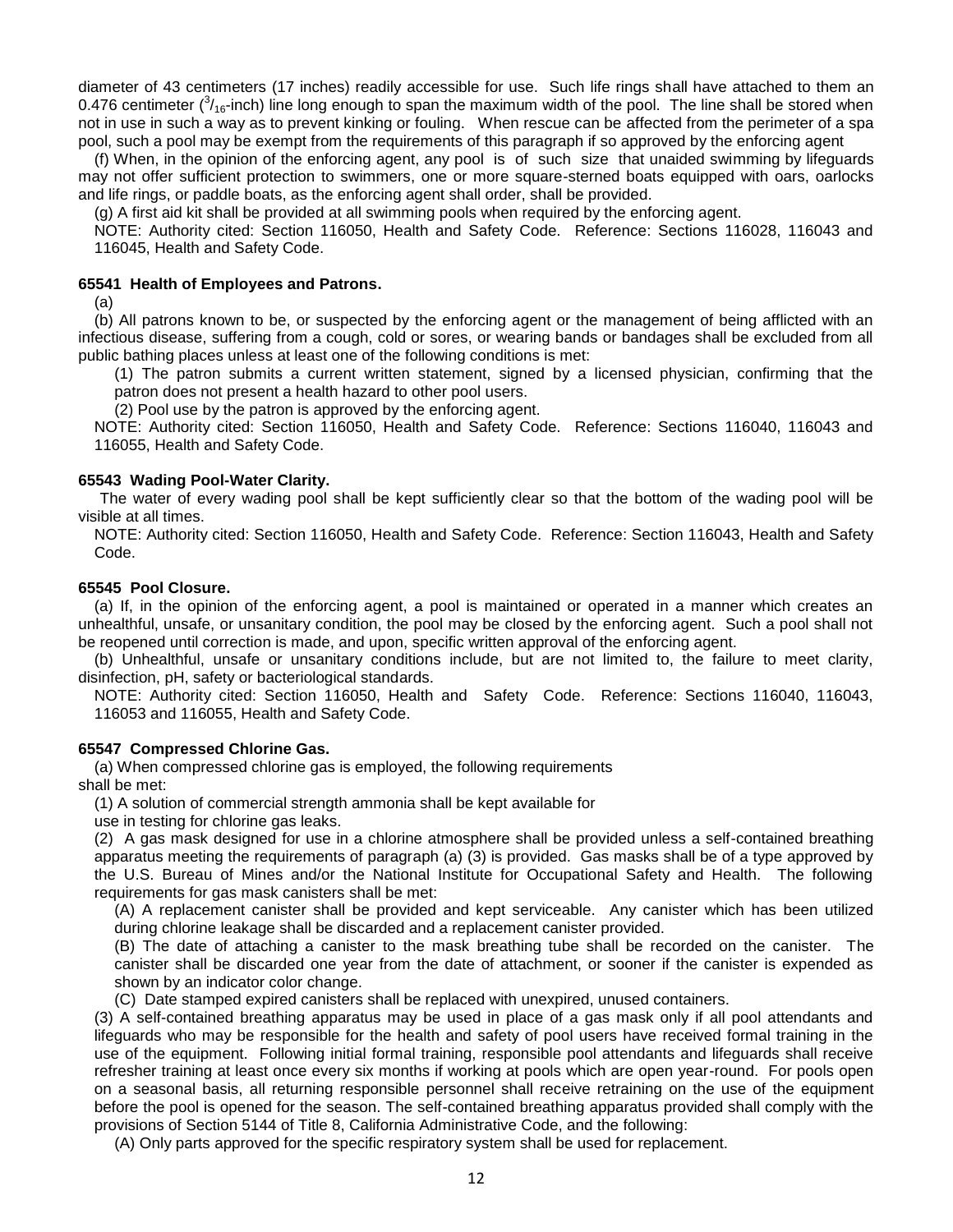(B) The respirator equipment shall be kept at a readily accessible point outside the room in which the chlorinator is maintained.

(4) All swimming pools with gas type automatic chlorinators shall post in a conspicuous location near the entrance to the pool an emergency pool evacuation procedure.

(A) Emergency exit doors or gates shall not be locked when the pool is open for use. Keys to such doors and gates shall be readily available to pool attendants and lifeguards.

(B) Pool attendants and lifeguards shall receive training in the application of effective pool emergency procedures. Such training shall be reviewed at least once every six months for pools open year-round. For pools open on a seasonal basis, training in emergency procedures shall be conducted before the pool is opened for the season.

NOTE: Authority cited: Section 116050, Health and Safety Code. Reference Sections 116040, 116043 and 116050, Health and Safety Code.

# **65549 Replacement of Equipment or Appurtenances.**

When fixed or installed equipment or appurtenances are changed or replaced, the change or replacement units shall meet applicable requirements of this Chapter subject to the provisions of Section 116050 of the Health and Safety Code, and shall first be cleared with the enforcing agent before substitution if not an exact duplicate of the units being changed or replaced.

NOTE: Authority cited: Section 116050, Health and Safety Code. Reference: .Sections 116038, 116043 and 116050, Health and Safety Code.

**HISTORY** 

1. New section filed 1-14-81; designated effective 10-14 81 (Register 81, No. 3).

#### **65551. Shower, Toilet and Dressing Facilities.**

(a) For shower, toilet and dressing facilities, the walls, partitions, doors, lockers and similar surfaces which require periodic cleaning shall be maintained smooth and finished so as to facilitate cleaning.

(b) Showers shall be provided with soap in soap dispensers or containers.

(c) For toilet facilities, handwashing detergent or soap, sanitary towels or hot air blowers, and toilet tissues shall be provided in permanently installed dispensing devices.

NOTE: Authority cited: Section 116050, Health and Safety Code. Reference: Section 116043. Health and Safety Code.

HISTORY: 1. New section filed 1- 14-81; designated effective 10 1 81 (Register 81, No. 3)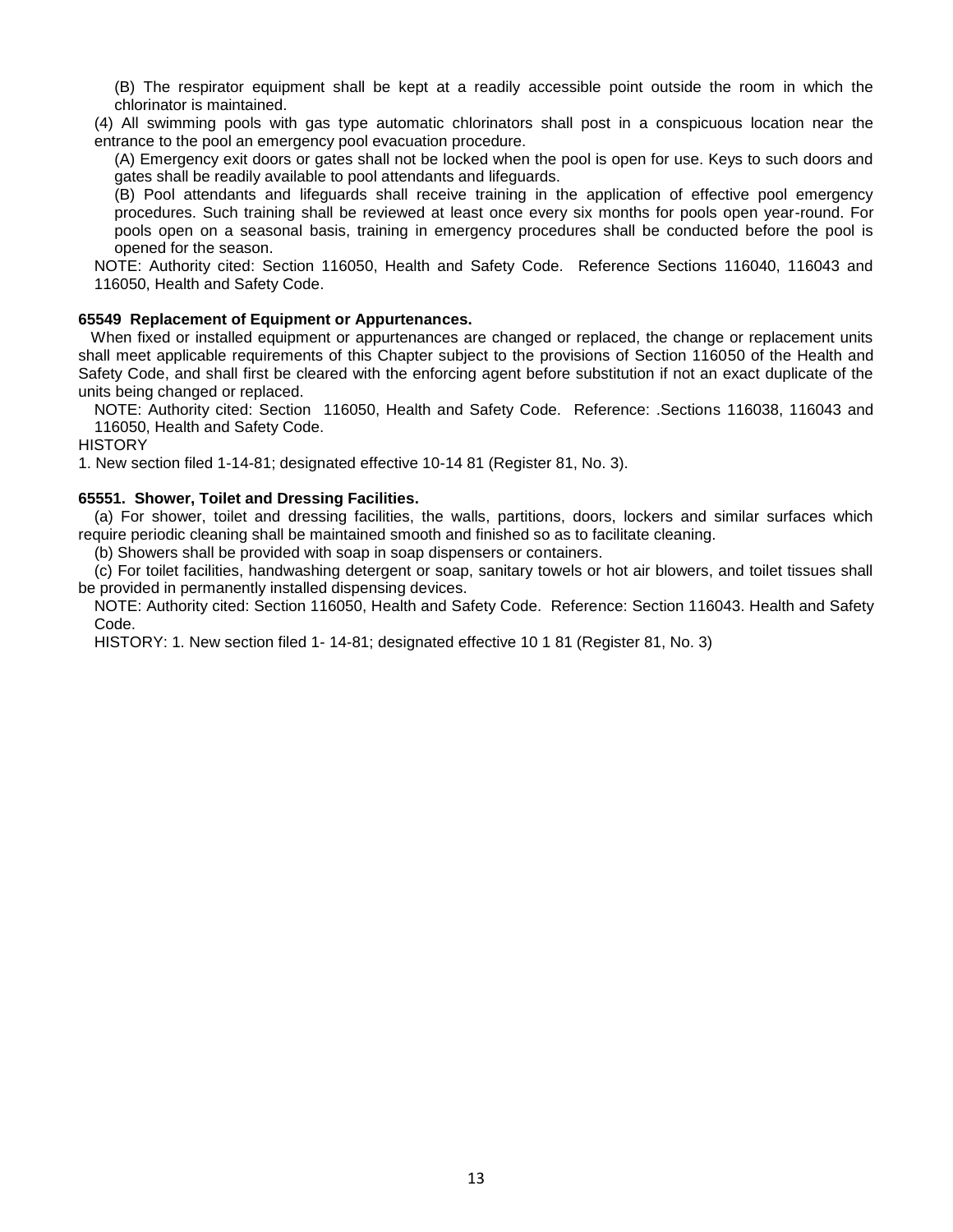# **California Code of Regulations Title 24 PUBLIC SWIMMING POOLS CHAPTER 31B [DPH]**

**(Copyrighted material – content removed from public view)**